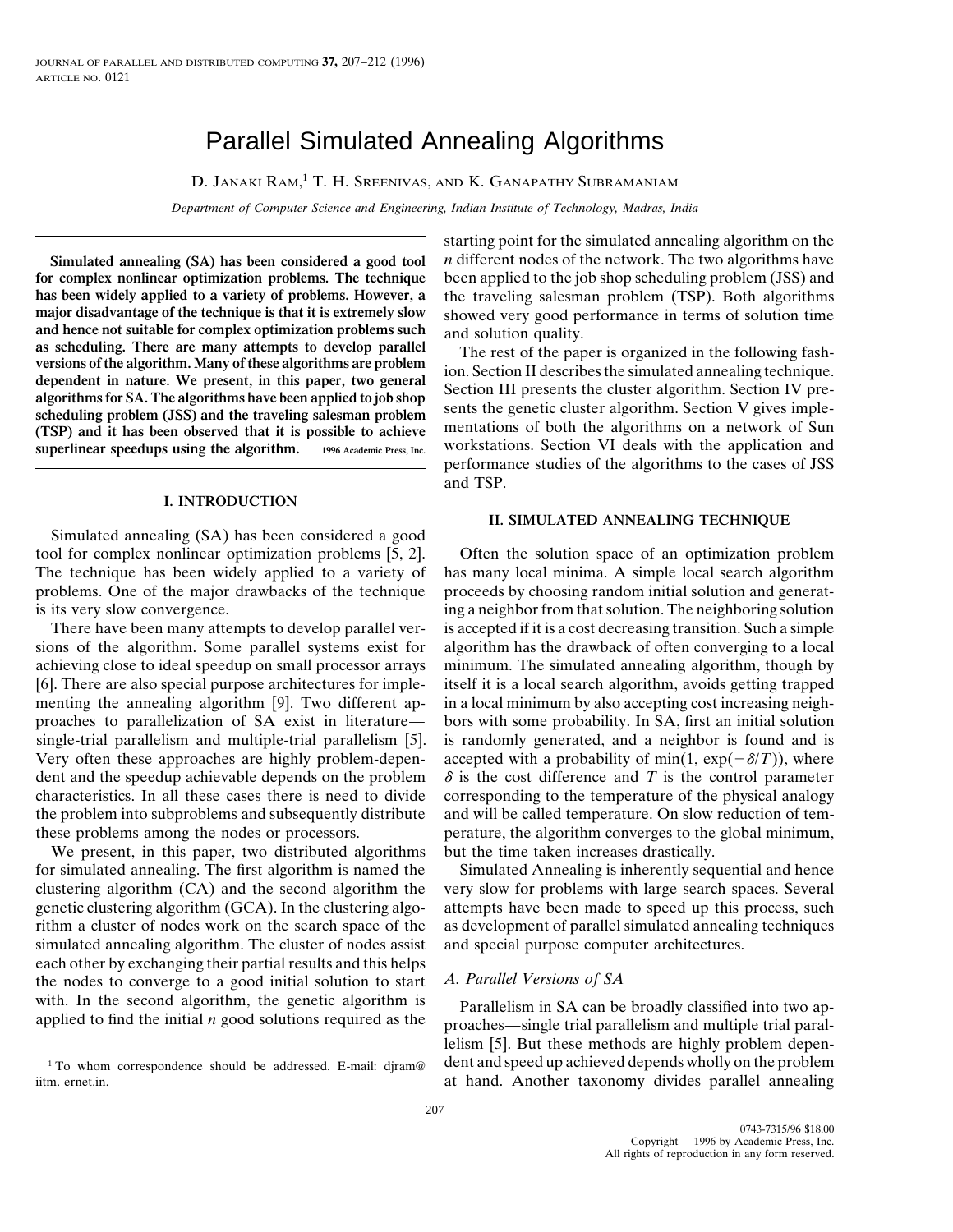techniques into three major classes; (1) serial-like algorithms, (2) altered generated algorithms, and (3) asynchronous algorithms [1]. Each class of the algorithm makes some tradeoff among cost function accuracy, state generation, parallelism, and communication overhead. High performance special purpose architectures show promise for solving computationally expensive applications without expensive super computers and include specially designed computer architectures to suit annealing algorithm [11].

# **III. CLUSTERING ALGORITHM FOR SIMULATED ANNEALING**

Experiments on the SA technique have shown that a good initial solution results in faster convergence. Similar observations were made in [13].

The distributed algorithms proposed take advantage of this observation. Initially, the *n* nodes of the network run SA algorithm using different initial solutions. After a fixed number of iterations, they exchange their partial results to get the best one. All the nodes accept the best partial solution and start applying the SA technique for that best partial result. They again exchange their partial results after some fixed number of iterations. After repeating this process for a predefined number of times, each node works independently on its partial result. The complete algorithm is given in Table I.

# **IV. COMBINATION OF GENETIC ALGORITHM AND SIMULATED ANNEALING ALGORITHM**

Experiments showed that a good initial solution for SA improves both the quality of the solution and also the execution time. Genetic algorithms try to improve a set of

## **TABLE I Cluster Algorithm for Simulated Annealing**

Input to the algorithm:

- $n =$  Number of the nodes in the network.
- $p =$  Exchange parameter for partial results.
- $r =$  Reduction parameter for the number of iterations before exchange of partial results.
- $i =$  Input graph for scheduling.
- Co-ordinator node algorithm:
	- 1. Distribute the *n* random initial solutions to the *n* nodes and wait.
	- 2. Upon receiving the first converged result from any of the nodes stop simulated annealing on other nodes.

Worker node algorithm:

- 1. Accept initial solutions from the co-ordinator.
- 2. **repeat**
	- 2.1. Execute Simulated annealing for *p* iterations. Exchange partial results among the worker nodes. Accept the best partial result.

2.2.  $p = p - r^*$  (loop iteration number).

- **until** ( $p \Leftarrow 0$ ).
- 3. Execute simulated annealing using the best solution found as the initial solution.
- 4. Send the converged value to the coordinator.

**TABLE II Genetic Clustering Algorithm (GCA)**

- (1) Central node generates *n* initial solutions using GA. It runs GA for fixed number of iterations, *t*.
	- (1.1) Choose initial population of fixed size and set  $i = 1$ .
	- $(1.2)$  while  $(i \leftarrow t)$ **begin**
		- (1.2.1) Apply the operator on the two parent schedules chosen randomly to produce two offspring and replace the parents by the best two out of the four schedules.  $(1.2.2)$   $i = i + 1$

**end**

- (2) Central node sends *n* best solutions chosen to the *n* remote worker nodes.
- (3) Each worker node runs the SA algorithm using the initial state received.
- (4) Upon receiving a converged result from one of the worker nodes, the central node stops execution.

solutions rather than a single solution. Since we require *n* initial solutions for distributing among *n* nodes, we chose to combine SA with GA.

## *A. Genetic Algorithm*

In GA [11], an initial population consisting of a set of solutions is chosen and then solutions are evaluated. Relatively more effective solutions are selected to have more offsprings, which are in some way related to the original solutions. If the genetic operator is chosen properly, the final population will have better solutions. GA improves the whole population. SA aims at producing one best solution. For the distributed SA implementation, we require several good initial solutions to ensure fast convergence of SA. We chose GA for obtaining the required number of good initial solutions. The operator used for generating offsprings in JSS is related to the processing order of jobs on the different machines of the two parent solutions. Let PO11, PO12, ... , PO1*m* be the processing orders of jobs on machines 1, 2, ... , *m* in parent1 and PO21, PO22, ... , PO2*m* be the processing order on machines 1, 2, ..., *m* in parent2. If random  $(1, m) = i$ , then processing orders in child1 and child2 are PO11, ..., PO1*i*, PO2*i* + 1, ... , PO2*m* and PO21, ... , PO2*i*, PO1*i* 1 1, ... , PO1*m* respectively. After getting the offspring, a check is made to see if there are any cycles in the offsprings and if there is one, the operation is performed once again by generating another random number. A cycle in a state indicates an invalid schedule. The pseudo code for the Genetic Clustering algorithm (GCA) is given in Table II.

#### **V. IMPLEMENTATION OF THE ALGORITHMS**

Both the above algorithms have been implemented using a platform called DiPS (Distributed Problem Solver) [3] running on a network of 18 Sun workstations. It is built on a communication kernel. Using the kernel, it is possible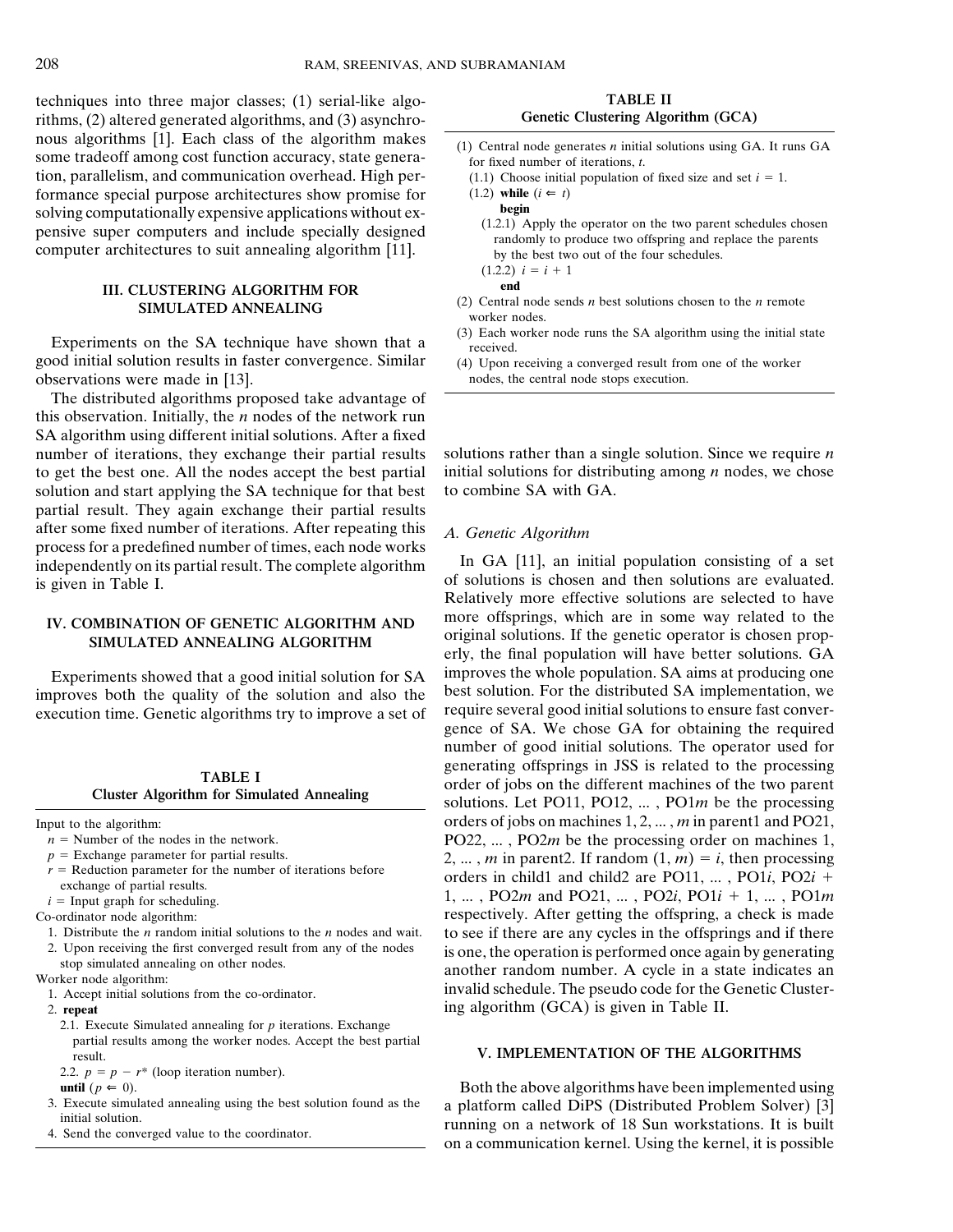**TABLE III Clustering Algorithm for the Central Node**

| <b>TABLE V</b>             |  |
|----------------------------|--|
| <b>Simulated Annealing</b> |  |

| Initialize |  |  |
|------------|--|--|
|            |  |  |

- 2. Generate *n* random initial states and assign to the *n* nodes of the network.
- 3. Wait for results.
- 4. Output–Results.

to send task award messages, task result messages, configure messages, and partial result messages, among the various nodes of the DiPS network. The full implementation details of both algorithms are given in subsequent sections.

#### *A. Implementation of Clustering Algorithm*

In the clustering algorithm, the central node executes the code in Table III and the worker nodes the code in Table IV. The algorithm for simulated annealing is given in Table V.

# *B. Implementation of Genetic Clustering Algorithm*

In the case of Genetic Clustering Algorithm (GCA), first the genetic algorithm is run on the central node to get the required *n* initial solutions. These initial solutions are used by the *n* client nodes of the distributed systems as a starting solution for the simulated annealing algorithm.

The code that is executed on the central node is the same as the code in Table III except that in step 3 the *n* schedules are the best *n* solutions chosen from the population after applying GA. The genetic algorithm starts with an initial population. It then performs the crossover operation and the population is updated. This is repeated a number of times.

#### **VI. CASE STUDIES**

The algorithms have been applied to the job shop scheduling problem and the traveling salesman problem.

#### *A.1. Job Shop Scheduling*

Job Shop Scheduling involves scheduling of various operations relating to a number of jobs on a number of ma-

| <b>TABLE IV</b>                                 |  |  |  |  |
|-------------------------------------------------|--|--|--|--|
| <b>Clustering Algorithm for the Worker Node</b> |  |  |  |  |

- 1. Get the subtask from the central node and *p*, the exchange parameter. 2. **while**  $(p > 0)$ 
	- - **begin**
	- 2.1. Simulated–annealing (*n*).
	- 2.2. Send the best solution obtained to the central node.
	- 2.3  $p = p (loop\_iteration\_value)*r$ . **end.**
- 3. Run SA.
- 4. Send the converged value to the central node.

| Simulated annealing $(n)$                                                                     |
|-----------------------------------------------------------------------------------------------|
| begin                                                                                         |
| 1. Set $t =$ Initial_Temperature.                                                             |
| 2. repeat                                                                                     |
| 2.1 Counter $= 0$ .                                                                           |
| 2.2 repeat                                                                                    |
| 2.2.1 Compute the cost of the schedule $(f[i])$ .                                             |
| 2.2.2 Find the critical path schedule.                                                        |
| 2.2.3 Generate a neighbor and compute the cost of the Neighbor                                |
| $(f[i])$ .                                                                                    |
| 2.2.4 Accept or reject the neighbor with a probability of $min(1,$<br>$e^{-(f[i]-f[j])/t)}$ . |
| 2.2.5 increment counter.                                                                      |
| <b>until</b> (Counter = Number of Iterations at t).                                           |
| 3. $t = t^*$ temp_modifier.                                                                   |
| 4. After every <i>n</i> iterations exchange results and accept the best sched-                |
| ule found.                                                                                    |
| <b>until</b> (shopping criteria)                                                              |
| end.                                                                                          |
|                                                                                               |

chines [2, 8, 4]. different techniques exist in the literature for solving JSS [15]. Since the main focus of this paper is parallel SA, we consider the SA algorithm for solving JSS. Each machine can process only one operation at a time. Each job consists of a sequence of operations in a predefined precedence order. The problem is to find a schedule having minimum total time (cost), often called ''make span'' of the schedule. An initial schedule is obtained for a given set of *n* jobs to be scheduled on *m* machines. The simulated annealing algorithm is applied to the initial schedule. The algorithm improves on the initial schedule by generating neighborhood schedules and evaluating them. As the temperature is gradually reduced, the algorithm converges to a near optimal solution.

One of the major drawbacks of the simulated annealing algorithm is that it is very slow, especially when the search space is large. The algorithm's behavior is also greatly influenced by the choice of the initial schedule. Attempts to parallelize the SA algorithm for JSS resulted in three different algorithms, namely the temperature modifier algorithm, the locking edges algorithm, and the modified locking edge algorithm [10, 12]. The temperature modifier algorithm, though is problem independent, has not shown much improvement in speedup. However, the quality of results produced is better. In the other two algorithms, the search space is divided using a special technique called the locking edge technique. These algorithms are highly problem dependent and hence are applicable only to the JSS problem. It is for the above reasons that a problemindependent true distributed simulated annealing algorithm is attempted for development. One of the basic problems for distributed simulated annealing algorithms is that SA is inherently sequential. Hence the option is to distribute the search space and let the algorithm run on a reduced search space on each node of the network. Since the division of the problem into subproblems depends largely on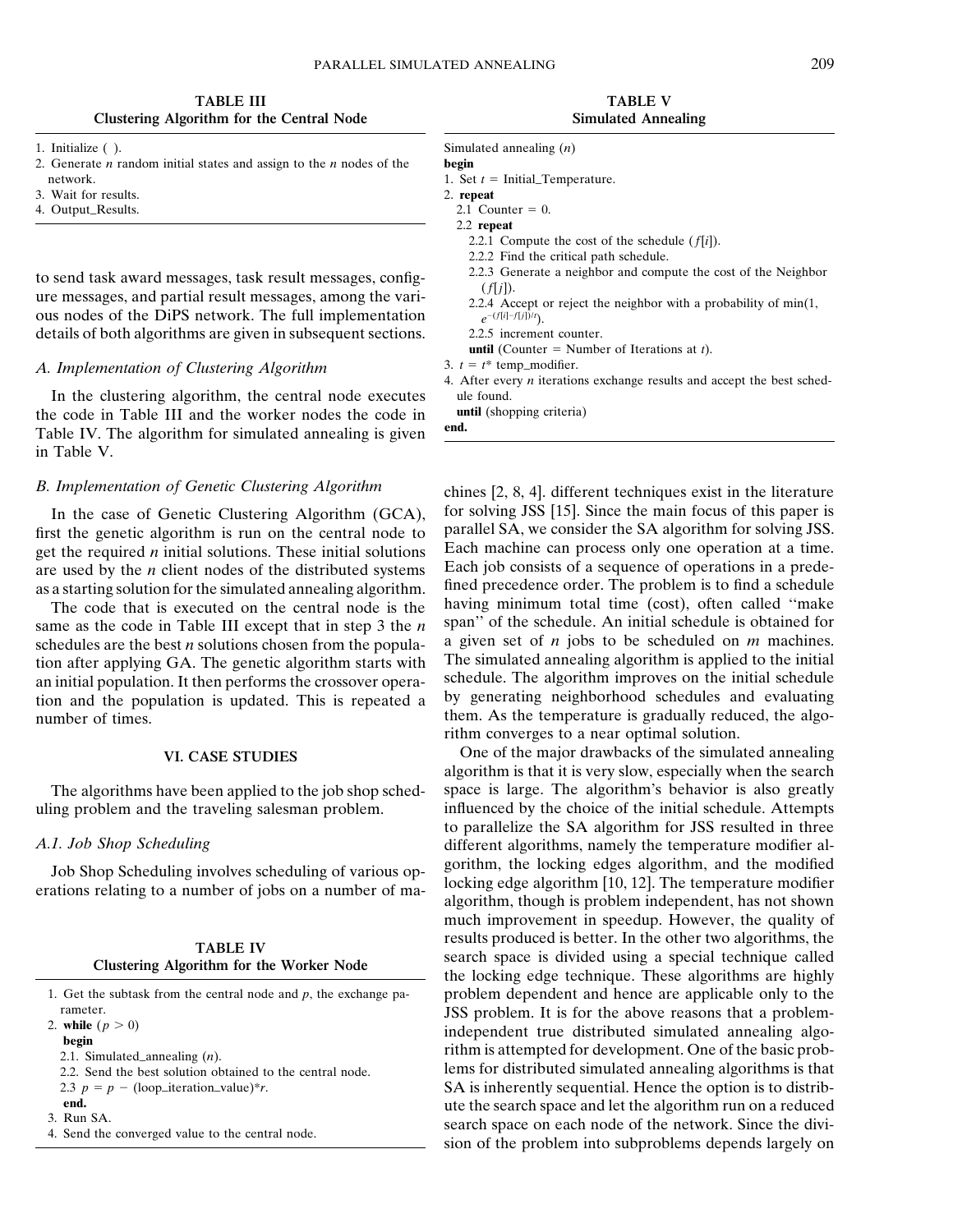**TABLE VI Effect of Initial Solution on Simulated Annealing**

| Initial<br>makespan | Final makespan | Time taken<br>(s) |
|---------------------|----------------|-------------------|
| 1076                | 896            | 498               |
| 1120                | 896            | 510               |
| 1284                | 905            | 610               |
| 1328                | 905            | 815               |

the characteristics of the problem, such as algorithm cannot be general in nature. Also, it is likely that one node gets into other nodes' search space, which is termed a collision. Such intrusions have to be treated separately. For these reasons a static division of the search space among the nodes is not ideal.

# *A.2. Performance Study of the Algorithms*

The performance of the CA and GCA are compared with that of sequential simulated annealing (SSA) for different sizes of job shop scheduling problem (from 10 jobs on 10 machines to 20 jobs on 15 machines). The annealing algorithm used an initial temperature of 2000, temperature modifier of 0.95. Annealing was frozen when the best solution found did not change for the last 25 temperature changes or the temperature was reduced to zero. Table VI shows performance of SSA.

Performance of the algorithms has been compared based on two factors, namely, the execution time of the algorithm and the cost of the solution. It can be observed from the Table VII that CA performed very well in terms of both execution time and quality of the solution compared to the sequential simulated annealing algorithm. CA sometimes showed superlinear speedups. It can also be observed from Table VII that at low problem sizes, GCA performed better compared to CA. This can be explained from the fact that at low problem sizes, GCA is able to give good initial solutions with a small overhead, whereas in the case of large problem sizes, the quality of the population is not appreciably improved by running GA for a fixed time period. In case of GCA, the time spent on GA can be in-

**TABLE VII Comparison of SSA, CA, and GCA Performance (with 3 Client Nodes)**

| Problem size         | SSA      |      | CА       |      | GCA      |      |
|----------------------|----------|------|----------|------|----------|------|
| $(iobs \times m/cs)$ | Time (s) | Cost | Time (s) | Cost | Time (s) | Cost |
| $10 \times 10$       | 577      | 968  | 307      | 931  | 199      | 971  |
| $10 \times 15$       | 1402     | 1603 | 803      | 1565 | 551      | 1683 |
| $10 \times 17$       | 2864     | 1548 | 128      | 1542 | 890      | 1538 |
| $20 \times 10$       | 7439     | 3309 | 3137     | 3309 | 3266     | 3434 |
| $20 \times 15$       | 6701     | 3391 | 2862     | 3391 | 1907     | 3391 |

**TABLE VIII Performance of CA and CGA for a Specific Problem Instance (Size = 10**  $\times$  15)

|              |            | CA      | <b>GCA</b> |         |  |
|--------------|------------|---------|------------|---------|--|
| No. of nodes | Time $(s)$ | Speedup | Time (s)   | Speedup |  |
| 3            | 835        | 2.44    | 695        | 2.93    |  |
| 4            | 656        | 3.10    | 551        | 3.70    |  |
| 5            | 593        | 3.75    | 494        | 4.12    |  |
| 6            | 419        | 4.86    | 502        | 4.05    |  |
| 7            | 445        | 4.57    | 321        | 6.31    |  |
| 8            | 317        | 6.42    | 296        | 6.88    |  |
| 9            | 226        | 9.01    | 288        | 7.07    |  |

creased to select good initial solutions. But the overhead of GA increases correspondingly. Hence the optimal time to be spent on GA in the case of GCA can be found by conducting experiments by varying this time.

Table VIII shows the relative performance of CA and GCA for a fixed problem size as the number of nodes is varied. As the number of nodes is increased, CA performed better compared to GCA. This can be explained from the fact that GCA requires *n* good initial solutions generated by GA. As *n* increases, the quality of the initial solution decreases as GA is run only for a fixed initial time.

Table VII shows relative performance of CA and GCA as the problem size is increased keeping the number of nodes fixed. At low problem sizes GCA performed better compared to CA. This can be explained by the fact that as the problem size increases, the quality of the initial solutions generated by GA by running it for a fixed amount of time is not good.

## *B.1. Traveling Salesman Problem*

The TSP is that of finding the minimum weight Hamiltonian cycle in a given undirected graph. The quality of solutions obtained for TSP using simulated annealing is good, though obtaining them is time consuming. It is in this context that parallel algorithms for SA for solving TSP are of practical interest. We have applied the genetic clustering algorithm for the TSP and compared its performance with that of the sequential algorithm. The graph is represented as an adjacency matrix of intercity distances. A valid initial solution for SA and the initial population for

**TABLE IX Comparison of GCA and SA Performance for the TSP**

| Problem size    | <b>GCA</b> |      | SА         |      |       |
|-----------------|------------|------|------------|------|-------|
| (No. of cities) | Time (s)   | Cost | Time $(s)$ | Cost | Nodes |
| 50              | 107        | 717  | 112        | 767  | 3     |
| 100             | 139        | 1136 | 308        | 1134 |       |
| 150             | 497        | 1336 | 1568       | 1218 |       |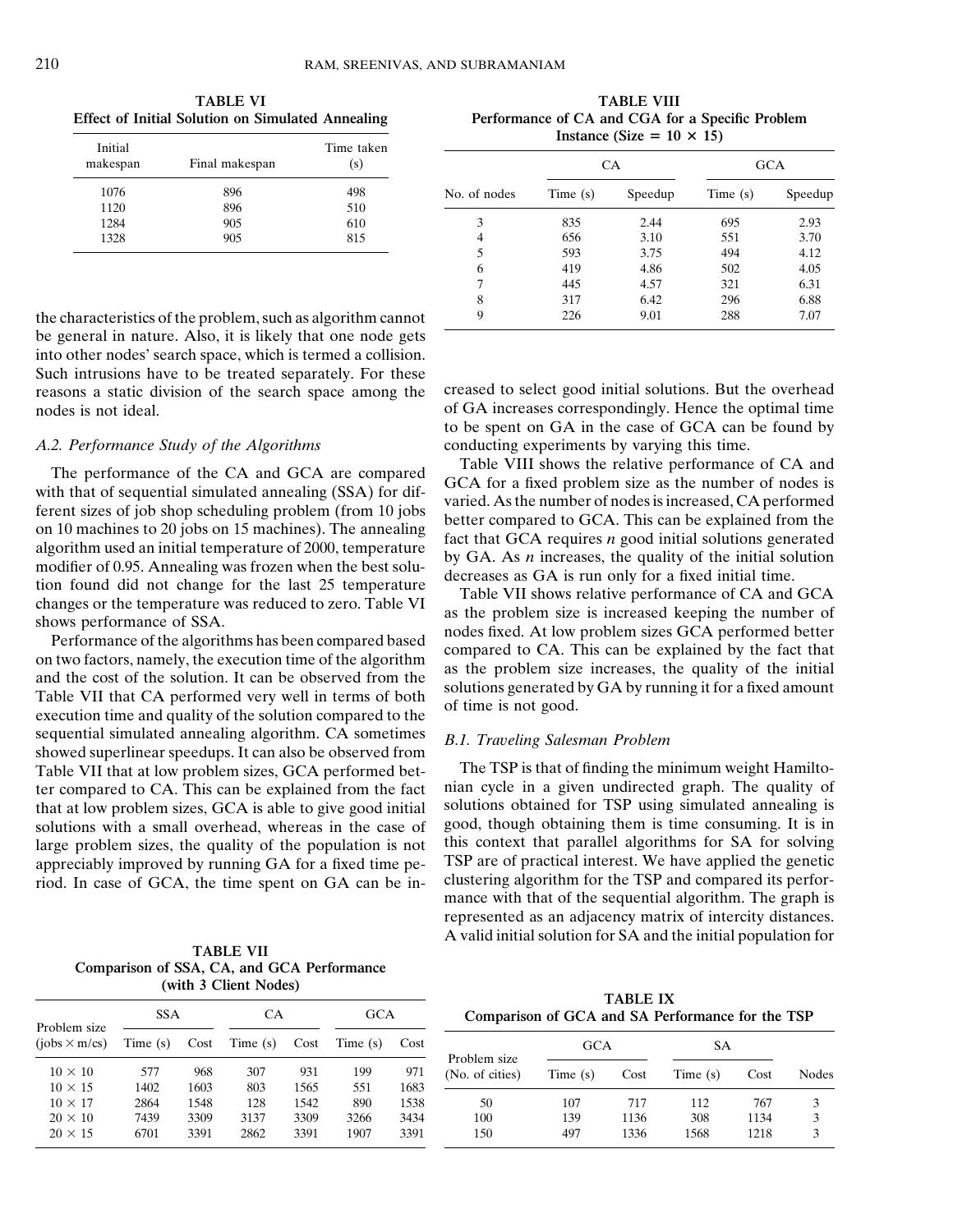**TABLE X Comparison of Dynamic and Static Switching Performance for the TSP (with 3 Nodes)**

| Problem size | Dynamic switching |      | Static switching |      |
|--------------|-------------------|------|------------------|------|
|              | Time (s)          | Cost | Time (s)         | Cost |
| 50           | 55                | 707  | 57               | 725  |
| 100          | 80                | 1286 | 95               | 1276 |
| 150          | 100               | 1802 | 128              | 1862 |

GA are obtained by a depth first search. The neighboring solution for SA is generated by the method suggested in [6], where a section of the path chosen is traversed in the opposite direction. The genetic operator *crossover* called *edge recombination* [14] is applied to a pair of parent solutions to generate two offspring and the best two out of the four solutions replace original ones. The required *n* initial solutions for the parallel SA are obtained by the genetic algorithm as explained earlier.

## *B.2. Performance Study of the Algorithms*

Three sizes of the TSP, namely 50, 100, and 150, have been considered for the performance analysis of the GCA algorithm. The cooling schedule for SA employed an initial temperature of 1000 and a temperature modifier value of 0.99, and that for GCA an initial temperature of 1 and a temperature modifier value of 0.99. GA was stopped when the solutions did not change over a fixed number of iterations. SA also was stopped when there was no improvement in the quality of the solution over a fixed number of iterations.

The relative performance between GCA and SA for TSP is given in Table IX. Three trials were taken on three problem instances and the average value of the cost and time are tabulated in each case. It is evident from the table that GCA performed very well as the problem size increased and showed superlinear speedups at higher problem sizes. At lower problem sizes the algorithm did not perform well, as the overhead of the genetic algorithm is high on a smaller search space. We also experimented with the dynamic switching from GA to SA. Instead of running the GA for a fixed amount of time depending on the search space size, the improvement in the quality of the *n* best solutions in the population has been used as the criterion for switching from GA to SA. When the *n* best solutions in the population do not change for a fixed number of iterations, GA is stopped. These *n* initial solutions are taken and fed to the parallel SA algorithms on *n* nodes of the network. It has been observed that there is an optimum time up to which GA can be run before switching to SA. If GA is run for less than this optimum time, *n* good initial solutions are not found for SA. If it is run for more time, time is wasted in finding more than *n* good initial solutions.

Thus switching based on the improvement of the *n* initial solutions can be seen to perform best (refer to Table X).

#### **VII. CONCLUSIONS**

Two distributed algorithms for simulated annealing have been developed and have been applied to the JSS and TSP. The algorithms showed very good results as the problem space and the number of nodes employed increased.

#### **REFERENCES**

- 1. Greening, Daniel R., Parallel simulated annealing techniques, *Physica D* **42** (1990), 293–306.
- 2. Van Laarhoven, P. J. M., Aarts, E. H. L., and Lenstra, Jan Karel. Job shop scheduling by simulated annealing. In *Operation Research,* Vol. 40. 1992, pp. 113–125.
- 3. Janaki Ram, D., and Ganeshan, K. DiPS: A system for implementing and analyzing distributed algorithms. Tech. Rep. IITM-CSE-93-001, Indian Institute of Technology, Madras.
- 4. French, Simon. *Sequencing and Scheduling: An Introduction to the Mathematics of Job Shop.* Wiley, New York.
- 5. Eglese, R. W. Simulated annealing: A tool for operation research. In *Eur. J. Oper. Res.* **46** (1990), 271–281.
- 6. Allwright, James R. A., and Carpenter, D. B., A distributed implementation of simulated annealing for the traveling salesman problem. In *Parallel Comput.* **10** (1989), 335–338.
- 7. Decker, Keith S., Distributed problem solving techniques: A survey. In *IEEE Trans. Systems Man Cybernet.* **17** (1987), 729–739.
- 8. Adams, J., Balas, E., and Zawack, D. The shifting bottleneck procedure for job shop scheduling. *Mgmt. Sci.* **34** (1988), 391–401.
- 9. Abramson, David. A very high speed architecture for simulated annealing. *IEEE Comput.* (May 1992), 27–36.
- 10. Ganeshan, K. Designing and implementing flexible distributed problem solving systems. M.S. Thesis, Department of Computer Science and Engineering, Indian Institute of Technology, Madras, 1993.
- 11. Syswerda, Gilbert. Schedule optimization using genetic algorithms. In Davis, L. (Ed.). *Handbook of Genetic Algorithms.* pp. 332–349.
- 12. Krishan, K. Ganeshan, and Ram, D. Janaki. Distributed simulated annealing algorithms for job shop scheduling. *IEEE Trans. Systems Man Cybernet.* **25,** 7 (July 1995), 1102–1109.
- 13. Gu and Huang, X. Efficient local search with search space smoothing. *IEEE Trans. Systems Man Cybernet.* **24,** 5 (May 1994), 728–735.
- 14. Whitley, Darrel, Starkweather, Timothy, and Shaner, Daniel. Schedule optimization using genetic algorithms. In Davis, Lawrence (Ed.). pp. 351–357.
- 15. Nowicki, E., and Smutnicki, C. A fast tabu search algorithm for the job shop problem. Report 8/93, Institute of Engineering Cybernetics, Technical University of Wroclaw, 1993. To appear in *ORSA J Comput.*

D. JANAKI RAM is currently working as an assistant professor in the Department of Computer Science and Engineering, Indian Institute of Technology, Madras, India. He coordinates research activities of the Distributed and Object Systems Group at I.I.T. Madras. He obtained his Ph.D. degree from the Indian Institute of Technology, Delhi in 1989. He has taught courses on distributed systems, object oriented software development, operating systems, programming languages, and artificial intelligence at graduate and undergraduate levels. He is also a consulting engineer in the area of software development for various organizations.